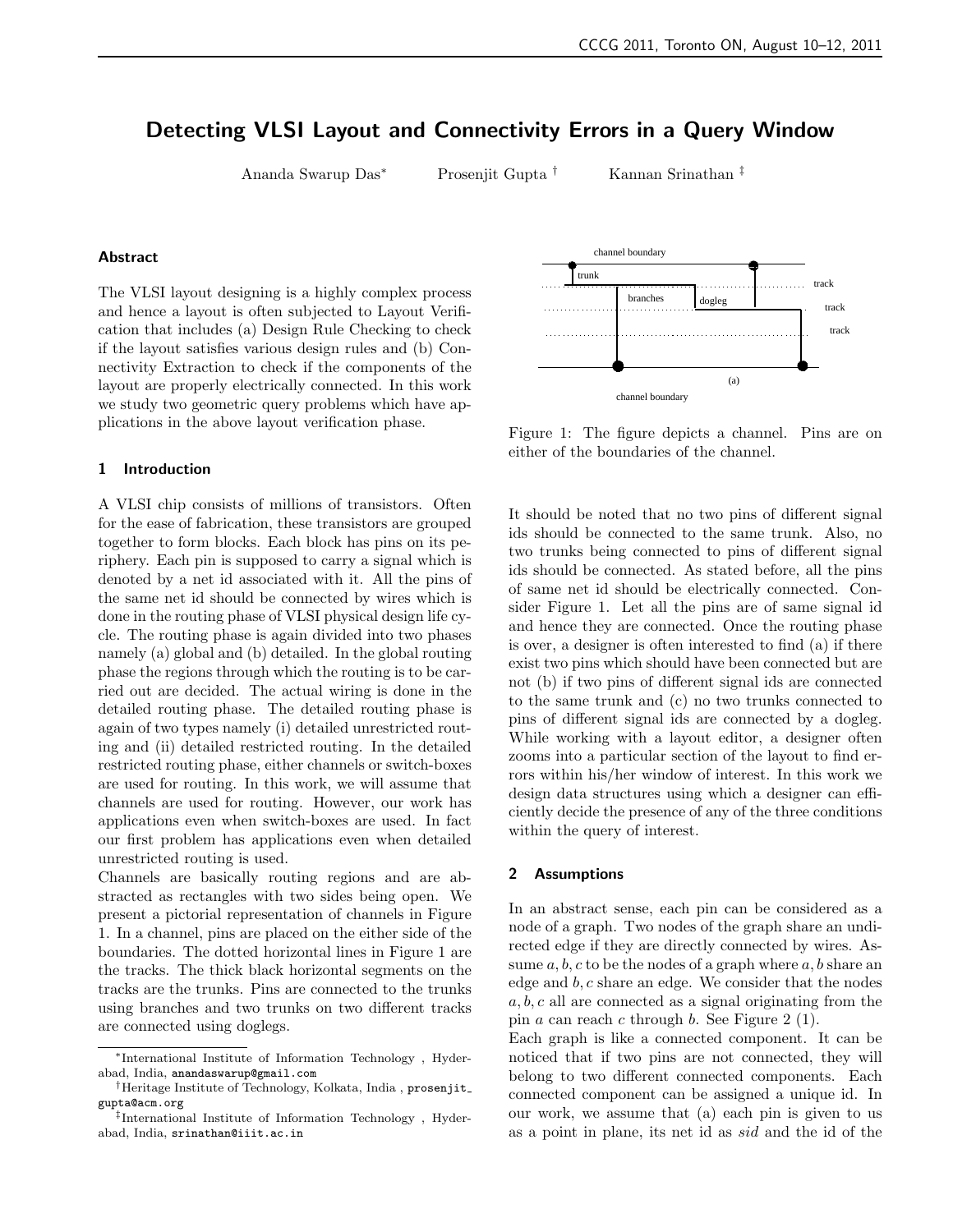

Figure 2: (1) The black nodes are the pins. The pins  $a, b, c$  are connected, so are the pins  $d, e, f$ . (2)  $G_1$  is the graph with the nodes  $a, b, c$  and  $G_2$  is the graph corresponding to  $d, e, f$ .

connected component to which it belongs as the gid, (b) each trunk is given as a horizontal segment and is assigned a color which is equal to the sid of one of the pins it is connected to, (c) each branch is given as a vertical segment and is assigned a color which is equal to the sid of the only pin it is connected to and (d) each dogleg is given as a vertical segment and is assigned a color which is equal to the sid of one of the two trunks it is connected to.

#### 3 Problem Definitions

In the rest of the paper, we refer to the following condition as Condition 1:

**Condition 1:**  $sid(p_1) = sid(p_2)$ , but  $gid(p_1) \neq gid(p_2)$ .

In this work, we study the following two problems

**Problem 3.1** We are given a set S of n points in  $\mathbb{R}^2$ . Each point  $p \in S$  has two colors, namely,  $sid(p)$  and  $qid(p)$ , associated with it along with its coordinates. We need to preprocess them into a data structure such that given a query rectangle  $q = [a, b] \times [c, d]$  we can decide if there exist two points  $(p_1, p_2) \in S \cap q$  such that  $sid(p_1) =$  $sid(p_2)$  but  $gid(p_1) \neq gid(p_2)$ .

**Problem 3.2** Let  $H$  and  $V$  be respectively the sets of horizontal and vertical segments in  $\mathbb{R}^2$ . Each horizontal segment  $h \in H$  (resp.  $v \in V$ ) has a color namely,  $sid(h)$  (resp.  $sid(v))$  associated with it. The  $sid(h)$  $(r \exp \, sid(v))$  is not necessarily unique. We need to preprocess H and V into a data structure such that given a query rectangle  $q = [a, b] \times [c, d]$ , we can efficiently decide if there exists a pair of horizontal-vertical segments  $(h, v)$  such that  $h \cap v \cap q \neq \emptyset$  and  $sid(h) \neq sid(v)$ .

## 4 Solutions for the Problem 3.1

### 4.1 Solution 1: A Simple Idea

#### 4.1.1 Preprocessing

We divide the points of the set S into subsets  $S_1, \ldots, S_k$ where the subset  $S_i$  contains the points with sid equal to i. Next, we sort the points in  $S_i$  according to their gids. For every pair of points  $p, m \in S_i$ , we create a 4-d point  $(p_x, p_y, m_x, m_y)$  if  $gid(p) \neq gid(m)$  and store it into a data structure  $\stackrel{\sim}{D}$  for range searching in  $\mathbb{R}^4$ .

#### 4.1.2 Query Algorithm

Given a query rectangle  $q = [a, b] \times [c, d]$ , we search the data structure D with the query  $q' = [a, b] \times [c, d] \times$  $[a, b] \times [c, d]$ . If we find any point in q', we return "YES", else we return "No".

**Lemma 1** Using the data structure of  $[8]$  for range searching in  $\mathbb{R}^4$ , a data structure of size  $O(n^2(\frac{\log n}{\log \log n})^3)$ can be constructed such that given a query rectangle q we can decide in  $O(\frac{\log^2 n}{\log \log n})$  time, if there is any instance of Condition (1) inside q.

### 4.2 Solution 2: Improving the Storage Space While Trading-off Query Time

#### 4.2.1 Preprocessing:

For each point  $p \in S$  we create two points namely  $p_1$  and  $p_2$ . We set the coordinates of both the points to  $(p_x, p_y)$ . We then color  $p_1$  with the color  $sid(p)$ . The point  $p_2$ is colored with a composite color which uniquely represents the chromatic pair  $\langle sid(p), gid(p) \rangle$ . We store the points  $p_1$  in a set  $S_L$  and the points  $p_2$  in  $S_B$ . We preprocess the points in  $S_L$  and  $S_B$  into two data structures  $D_L$  and  $D_B$  respectively.  $D_L$  and  $D_B$  are instances of generalized two-dimensional orthogonal range counting.

#### 4.2.2 Query Algorithm:

Given a query rectangle  $q$ , we first find the distinct colors of the points of the set  $S_L$  that are present in q. This is done by querying  $D<sub>L</sub>$  with q. Let the number of distinct colors of the points of the set  $S_L$  present in q be  $n<sub>L</sub>$ . Next, we find the distinct colors of the points of the set  $S_B$  that are present in q by searching the data structure  $D_B$ . We call this value as  $n_B$ . If  $n_L < n_B$ , we return "YES". Else, we return "No".

**Lemma 2** There exists an instance of Condition  $(1)$ inside the query rectangle iff  $n_L < n_B$ .

Hence we have the following result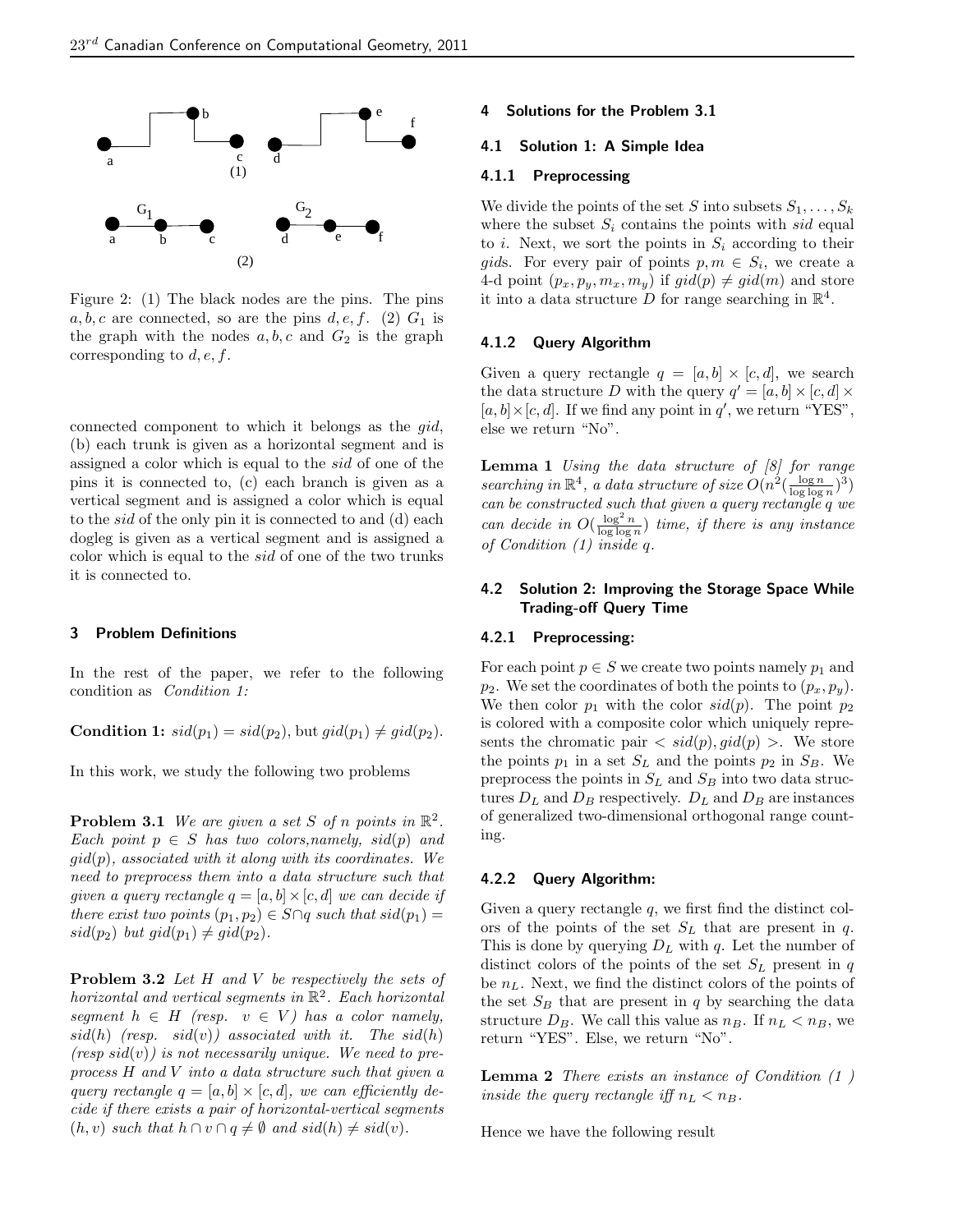**Lemma 3** There exists a data structure  $(|1|)$  of size  $O(n^2 \log^2 n)$  such that given a query rectangle q we can decide in  $O(\log^2 n)$  time, if there is any instance of Condition (1) inside q. A space-time trade of data structure ([3]) with a space bound of  $O((n/r)^2 \log^6 n + n \log^4 n)$ and a query time of  $O(r \log^7 n)$  such that  $1 \leq r \leq n$  is also possible.

### 4.3 Solution 3: Further Improving the Storage Space



Figure 3: The arrow marks indicate that each of the rays are extending towards  $\infty$ . The right ray will be allocated to all the nodes marked black. The down ray will be allocated to the nodes marked 1, 2, 3 and 4

In this section, we propose a solution which needs  $O(n^2)$ storage space. Using the data structure, we can solve the Problem 3.1 in  $O(\log^2 n)$  time.

### 4.3.1 Preprocessing Stage  $1 \rightarrow$  Assignment of rays:

- 1. Consider the point set S. From each point  $p \in$ S, we shoot four rays namely two horizontal rays, one traveling  $-\infty$ , the other traveling  $+\infty$  and two vertical rays one traveling  $-\infty$ , the other traveling  $+\infty$ .
- 2. We call the horizontal rays traveling towards  $-\infty$ as *left rays*, horizontal rays traveling towards  $+\infty$ as *right rays*, vertical rays traveling towards  $+\infty$  as up rays and the vertical rays traveling  $-\infty$  as *down* rays. See Figure 3.
- 3. Let us sort the points of the set S in terms of their x coordinates. Construct a balanced binary search

tree  $T_x$  whose leaf nodes corresponds to the elementary intervals being induced by the x coordinates of the points of the set S.

- 4. Each internal node  $\mu \in T_x$  stores an interval  $Int(\mu)$ which is union of the elementary intervals being stored in the leaf nodes of the subtree rooted at  $\mu$ .
- 5. Now consider all the right rays, up rays and the down rays. To the node  $\mu \in T_x$ , we allocate the right ray emanating from the point p if  $Int(\mu) \cap$  $[p_x, \infty) \neq \emptyset$  where  $p_x$  is the x coordinate of the point p. Refer to Figure 3.
- 6. For each up ray (resp. down ray), we first find the leaf node storing the x coordinate of the up ray or the down ray. Then, starting from the leaf node  $\tau$ , we allocate it to all the ancestors of the leaf node.

### 4.3.2 Preprocessing Stage  $2 \rightarrow$  Classification of rays at the node  $w$  :



Segments allocated to node w

Figure 4: In this figure, seg 1 is a right ray completely covering  $Int(w)$ . seq 2 is a right ray partially overlapping with  $Int(w)$ . seg 3 is an up ray and seg 4 us a down ray.

- 1. Consider a node  $w \in T_x$  and a ray assigned to the node w. Let the x coordinate of the end point of the ray be  $p_x$ . With the concerned ray, the following are the possibilities:
	- $Int(w) \subseteq [p_x, \infty)$  that is the interval of node  $w$  is completely contained in the semi-infinite interval  $[p_x, \infty)$ , the horizontal projection of the ray.
	- $Int(w) \cap [p_x, \infty) \neq \emptyset$ , that is the interval  $Int(w)$  is not completely contained in  $[p_x, \infty)$ but they are overlapping.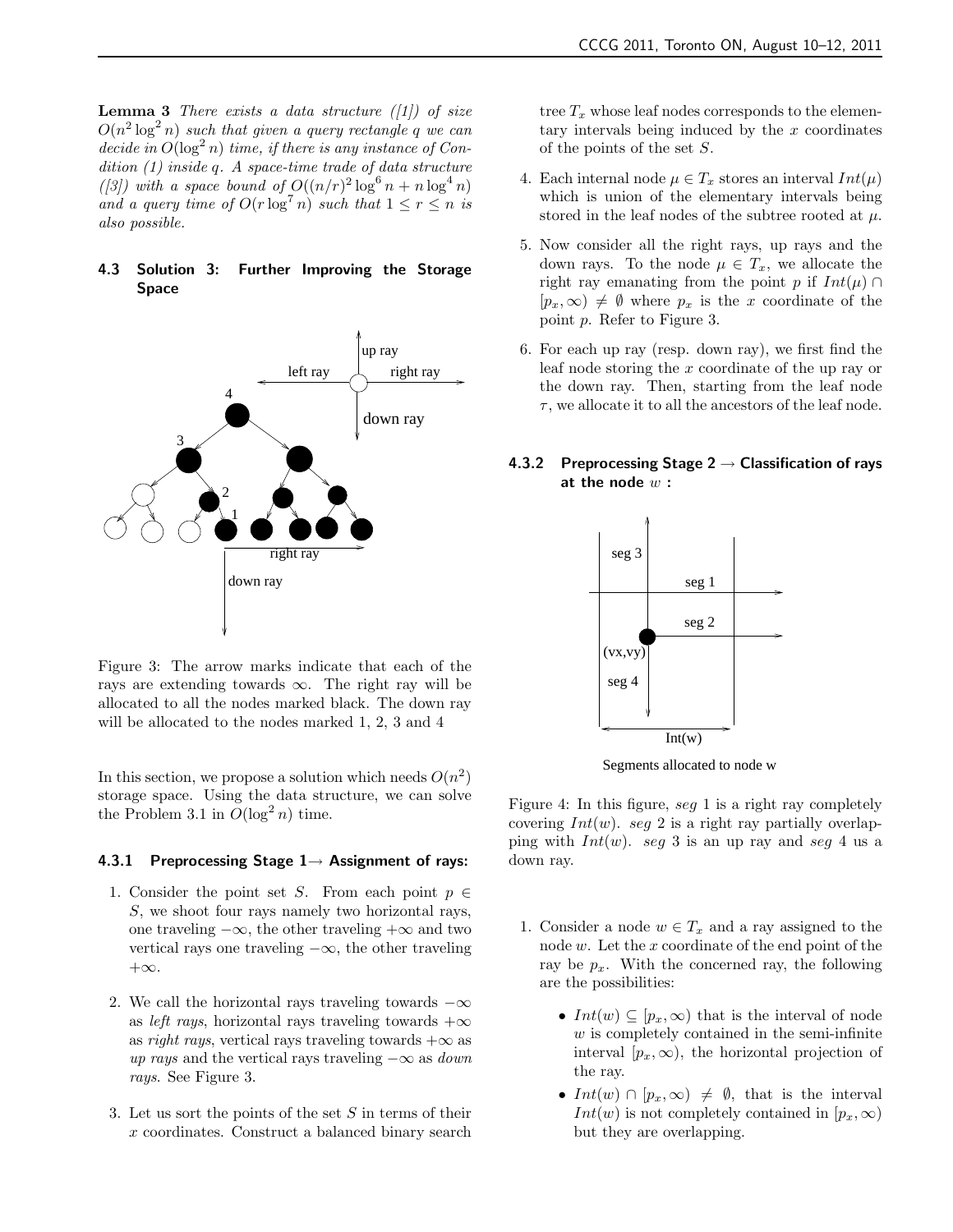- The ray is an up ray or a down ray.
- 2. Let  $L_{w,F}$  is the list of rays whose horizontal projection completely contains  $Int(w)$ . Let  $L_{w,P}$  is the list of rays whose horizontal projections are partially overlapping with  $Int(w)$ . Let  $L_{vert,w}$  be the list of up and down rays allocated to w or in other words whose x coordinates are stored in the leaf nodes of the subtree rooted at w.

See Figure 4. In that figure, the horizontal ray denoted by seg 1 belongs to  $L_{w,F}$ , seg 2 belongs to  $L_{w,P}$ . The up ray and the down ray will belong to  $L_{vert,w}$ .

### 4.3.3 Preprocessing Stage  $3 \rightarrow$  Creation of 2-d and 3-d points:

- 1. Consider any horizontal ray  $h \in L_{w,F}$ . Let the coordinates of the end point of the h be  $(h_x, h_y)$ .
- 2. Check if there is any vertical ray  $v \in L_{vert,w}$  such that  $sid(h) = sid(v)$  but  $gid(h) \neq gid(v)$ .
- 3. Let there be some vertical rays  $v$ . We will denote the coordinates of the end points of v as  $(v_x, v_y)$ .
	- Among all the down rays (respectively up rays) select the one whose  $v_y$  is just above (respectively just below)  $h_y$ . Let that  $v_y$  be denoted as  $v_{y,1}$  for the down ray and  $v_{y,2}$  for the up ray.
	- We create two 3-d points  $(h_x, h_y, v_{y,1}),$  $(h_x, v_{y,2}, h_y).$
- 4. Similarly, for each horizontal ray  $h \in L_{w,P}$  which is partially overlapping with  $Int(w)$ ,
	- check if there is any vertical ray  $v \in L_{verti,w}$ such that  $sid(h) = sid(v)$  but  $gid(h) \neq gid(v)$ and  $h \cap v \neq \emptyset$ .
	- Among all the down rays (respectively up rays) select the one whose  $v_y$  is just above (respectively just below)  $h_y$ . We will denote that as  $v_{y,1}$  for the down ray and  $v_{y,2}$  for the up ray.
	- We create two 2-d points  $(h_y, v_{y,1}), (v_{y,2}, h_y)$ .

See Figure 4. In that figure, the seg 1 will contribute to 3-d points and the seg 2 will contribute to 2-d points.

### 4.3.4 Preprocessing Stage  $4 \rightarrow$  Storing the 2-d and 3-d points:

- 1. We store the 3-d points in a 3-d dominance reporting data structure  $D_{3,w}$  of [5].
- 2. The 2-d points are stored in a priority search tree  $T_{PST,w}$  [7].

Lemma 4 The storage space needed by the above data structure is  $O(n^2)$ .

#### 4.3.5 Query Algorithm:



Figure 5: The segment [a, b] of the query rectangle  $q =$  $[a, b] \times [c, d]$  is allocated to the nodes marked black. The scenario at a node  $w$  to whom  $[a, b]$  is allocated.

- 1. Given a query rectangle  $q = [a, b] \times [c, d]$  we first allocate the segment  $[a, b]$  to the nodes of  $T_x$ . The rule that we follow for allocating  $[a, b]$  to the node  $\mu$  is  $Int(\mu) \subseteq [a, b]$  but  $Int(parent(\mu)) \nsubseteq [a, b]$ . It should be noted that the way the segment  $[a, b]$  is allocated is not the same as the way we allocate the horizontal rays. It should also be mentioned that the segment  $[a, b]$  will be allocated to  $O(\log n)$ nodes of the tree  $T_x$ .
- 2. Let  $S_{can}$  be the set of  $O(\log n)$  canonical nodes to which the segment  $[a, b]$  is allocated. At each node  $w \in S_{can}$  first search the priority search tree  $T_{PST,w}$  with the query  $[c,\infty) \times (-\infty,d].$ 
	- If we find a point in  $T_{PST,w} \cap [c,\infty) \times (-\infty, d],$ we return "YES".
	- Else we search the 3-d dominance data structure  $D_{3,w}$  with the query  $[a,\infty) \times [c,\infty) \times$  $(-\infty, d]$ . If we find a point in  $D_{3,w} \cap [a, \infty) \times$  $[c, \infty) \times (-\infty, d]$ , we return "YES".

Lemma 5 The query time of the above algorithm is  $O(\log^2 n)$ .

We therefore summarize the results of the Problem 3.1 with the following theorem

**Theorem 6** Given a set S of n points in  $\mathbb{R}^2$  such that each point  $p = (p_x, p_y)$  has two associated colors  $gid(p), sid(p)$  associated with it,

1. There exists a data structure of size  $O(n^2(\frac{\log n}{\log \log n})^3)$  can be constructed such that given a query rectangle q we can decide in  $O(\frac{\log^2 n}{\log \log n})$ time,  $sid(p_1) = sid(p_2)$  but  $gid(p_1) \neq gid(p_2)$ .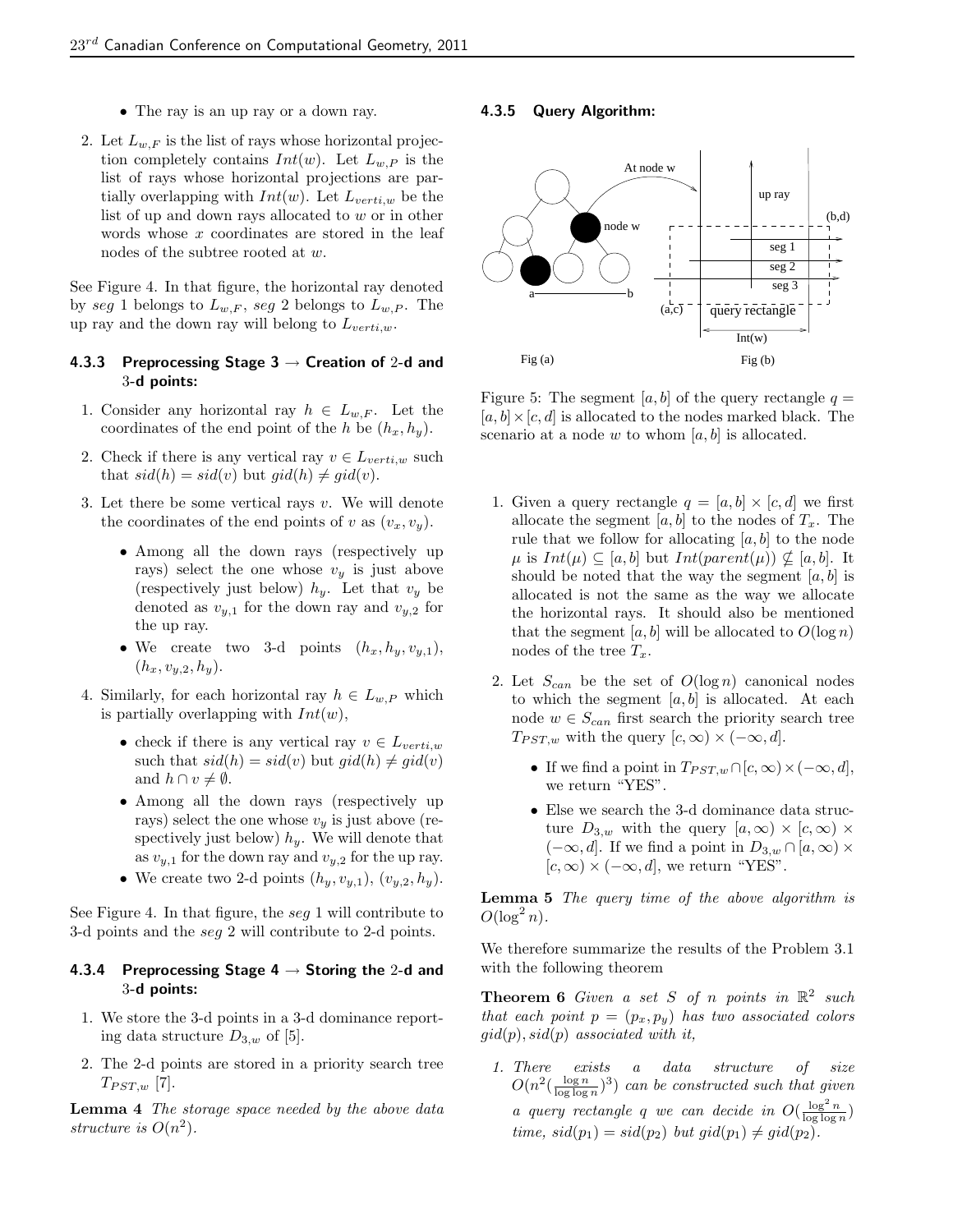- 2. There exists a data structure of size  $O(n^2 \log^2 n)$ such that given query rectangle q, in  $O(\log^2 n)$  time we can decide if there exist two points  $p_1, p_2$  in q such that  $sid(p_1) = sid(p_2)$  but  $gid(p_1) \neq gid(p_2)$ .
- 3. A space-time trade off data structure with storage bound  $O((n/r)^2 \log^6 n + n \log^4 n)$  and query time  $O(r \log^r n)$  is also possible. Here r is a user defined parameter.
- 4. We also have a data structure with storage space requirement of  $O(n^2)$  and query time  $O(\log^2 n)$  to answer the same query.

### 5 Solution for the Problem 3.2

Consider a horizontal vertical segment intersection inside a query rectangle. There are two possible scenarios

(a) at least one end point of either of the segments is inside the query rectangle. We call this kind of intersections as intersections of type 1.

(b) Both the end points of both the segments are outside  $q$  that is the segments completely cross the query rectangle. We call this kind of intersections as intersections of type 2.

For dealing with the first situation, we consider the case where the lower end point of the vertical segment is inside the query rectangle. Similar arrangements have to be done for the upper end point.

#### 5.1 Preprocessing a data structure

### 5.1.1 Preprocessing Phase  $1\rightarrow$  Creation of 2-d points:

Consider the lower end point  $p''$  of a vertical segment  $v$ . Let the y coordinate of  $p''$  be  $v_y$ . We find the horizontal segment h whose y projection is just above  $v_y$  and  $sid(v) \neq sid(h)$ . Let the y projection of h be h<sub>y</sub>. We create a 2-d point  $(v_y, h_y)$ . The step has to be repeated for all the vertical segments of the set  $V$ .

### 5.1.2 Preprocessing Phase  $2 \rightarrow$  Constructing a Segment tree:

Let  $M'$  be the sorted list of the x coordinates of the end points of the horizontal and vertical segments in H and V respectively. We construct a segment tree  $T_x$  whose leaf nodes correspond to the elementary intervals induced by the  $x$  coordinates of the set  $M'$ . Each internal node  $\mu \in T_x$  stores an interval  $Int(\mu)$  which is union of the elementary intervals being stored in the leaf nodes of the subtree rooted at  $\mu$ . A horizontal segment  $h \in H$ is allocated to a node  $\mu \in T_x$  if  $Int(\mu)$  is completely contained in the horizontal projection of the  $h$  whereas  $Int(parent(\mu))$  is not. For each vertical segment v we locate the leaf node in  $T_x$  which stores the x coordinate of v.Then starting from that leaf node, we store a copy of  $v$  in all the ancestors of the leaf node including the root of  $T_x$ .

### 5.1.3 Preprocessing Phase  $3 \rightarrow$  Auxiliary dominating set finding data structures:

Consider a node  $\mu \in T_x$ . Let  $L_{H,\mu}$  and  $L_{V,\mu}$  be the set of horizontal and vertical segments allocated to the node  $\mu$ . At the node  $\mu$ , we do the following:

- 1. Consider a vertical segment  $v \in L_{V,\mu}$  and consider the point  $(v_y, h_y)$  we have created in phase 1. We store the point in a priority search tree  $T_{\mu,1}$ . This has to be done for all the vertical segments in  $L_{V,\mu}$ .
- 2. Next, for each  $v \in L_{V,\mu}$  whose y projection is  $[v_{y_1}, v_{y_2}]$ , we create a 2-d point  $(v_{y_1}, v_{y_2})$ . We store these points in a priority search tree  $T_{\mu,2}$ .
- 3. Finally, for each  $v \in L_{V,\mu}$ , we create a 3-d point  $(v_{y_1}, v_{y_2}, sid(v))$ . We store these points in a 3d dominance reporting data structure  $T_{\mu,3}$  of [5]. The  $T_{\mu,3}$  will support queries of the form  $[x,\infty) \times$  $(-\infty, y] \times [z, \infty)$  and  $[x, \infty) \times (-\infty, y] \times (-\infty, z]$ .

### 5.1.4 Preprocessing Phase 4→ Range Minima data structure:

Consider any node  $\mu \in T_x$ . Consider the horizontal segments  $h \in L_{H,\mu}$ . We store the y coordinates of these horizontal segments in an array  $Y_{sort,\mu}$  in a sorted order. Next, we create a 1-d range minima data structure  $RM_{\mu}$ [6] such that given two indices of the array  $Y_{sort,u}$ , we can decide in  $O(1)$  time if all the horizontal segments whose y coordinates are stored in between the two query indices in the array  $Y_{sort,u}$  have the same sid.

### 5.2 Query Algorithm

Given a query rectangle  $[a, b] \times [c, d]$ , allocate the segment [a, b] to a node  $\mu$  of the segment tree  $T_x$  if  $Int(\mu) \subseteq$  $[a, b]$  but  $Int(parent(\mu)) \nsubseteq [a, b]$ . The segment  $[a, b]$  will be allocated to  $O(\log n)$  nodes of the tree  $T_x$ .

#### 5.2.1 Intersections of type 1

Let  $S_{can}$  be the set of such nodes. Let us first focus on the intersections of type 1 that is when at least one of the end points of the intersecting segments are inside the query rectangle. We will explain our steps assuming that our focus is on the lower end points of the vertical segments.

1. Any vertical segment that intersects the query rectangle q is present in any of the nodes  $u \in S_{can}$ . We